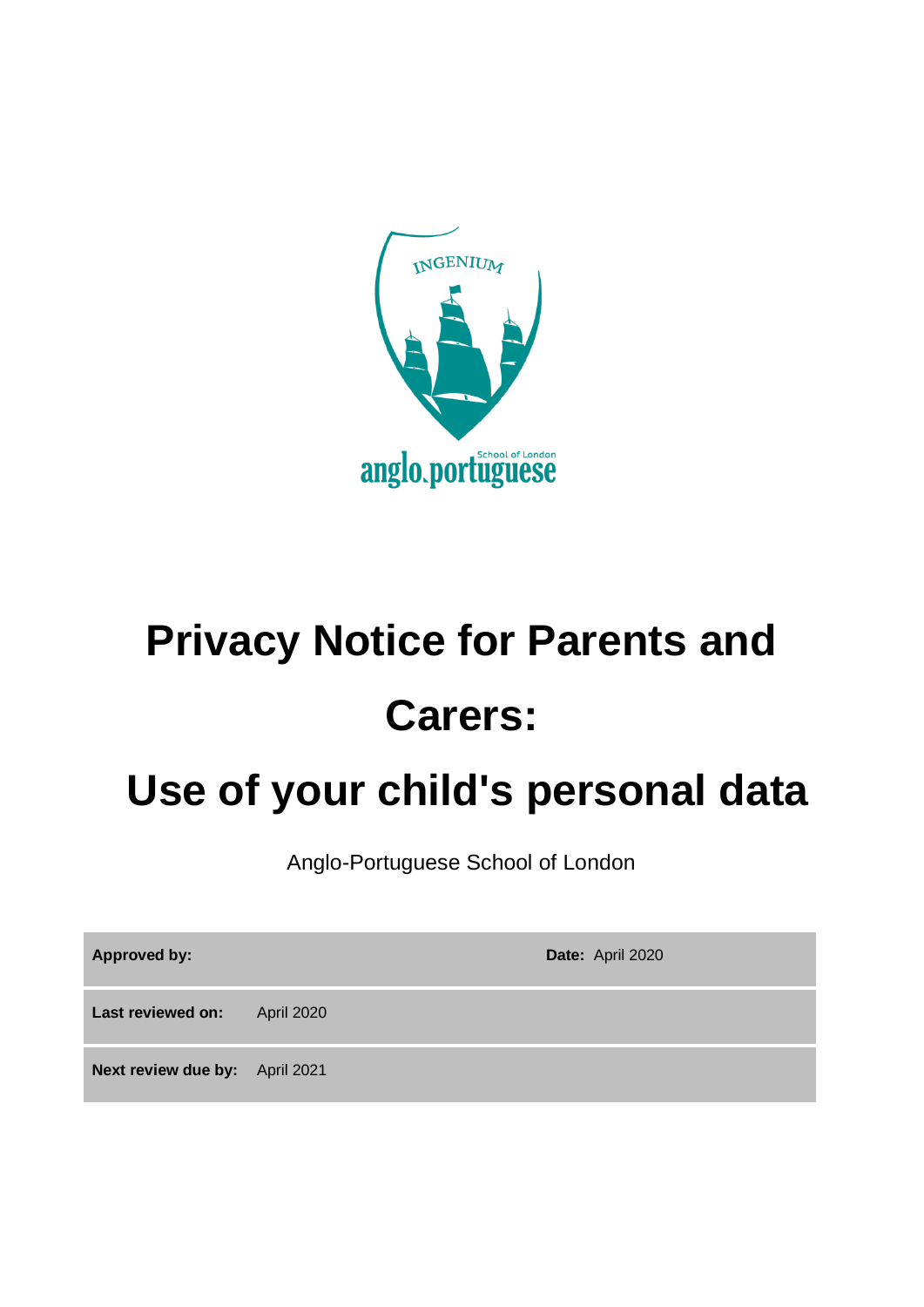### **Contents**

This privacy notice is for parents of children who you don't consider capable of understanding and exercising their rights over their own data (children are generally considered capable at age 12, but you'll need to consider this on a case-by-case basis). Use the **privacy notice for pupils** if you have children you do consider capable, either alongside or instead of this notice.

<span id="page-1-0"></span>The following statements are suggestions only. Adapt this privacy notice to suit your context. You may wish to refer to the [ICO's checklist](https://ico.org.uk/for-organisations/guide-to-data-protection/guide-to-the-general-data-protection-regulation-gdpr/individual-rights/right-to-be-informed/) of information that must be supplied to individuals whose data you are processing.

## www[.angloportugueseschool.org](https://angloportugueseschool.org/)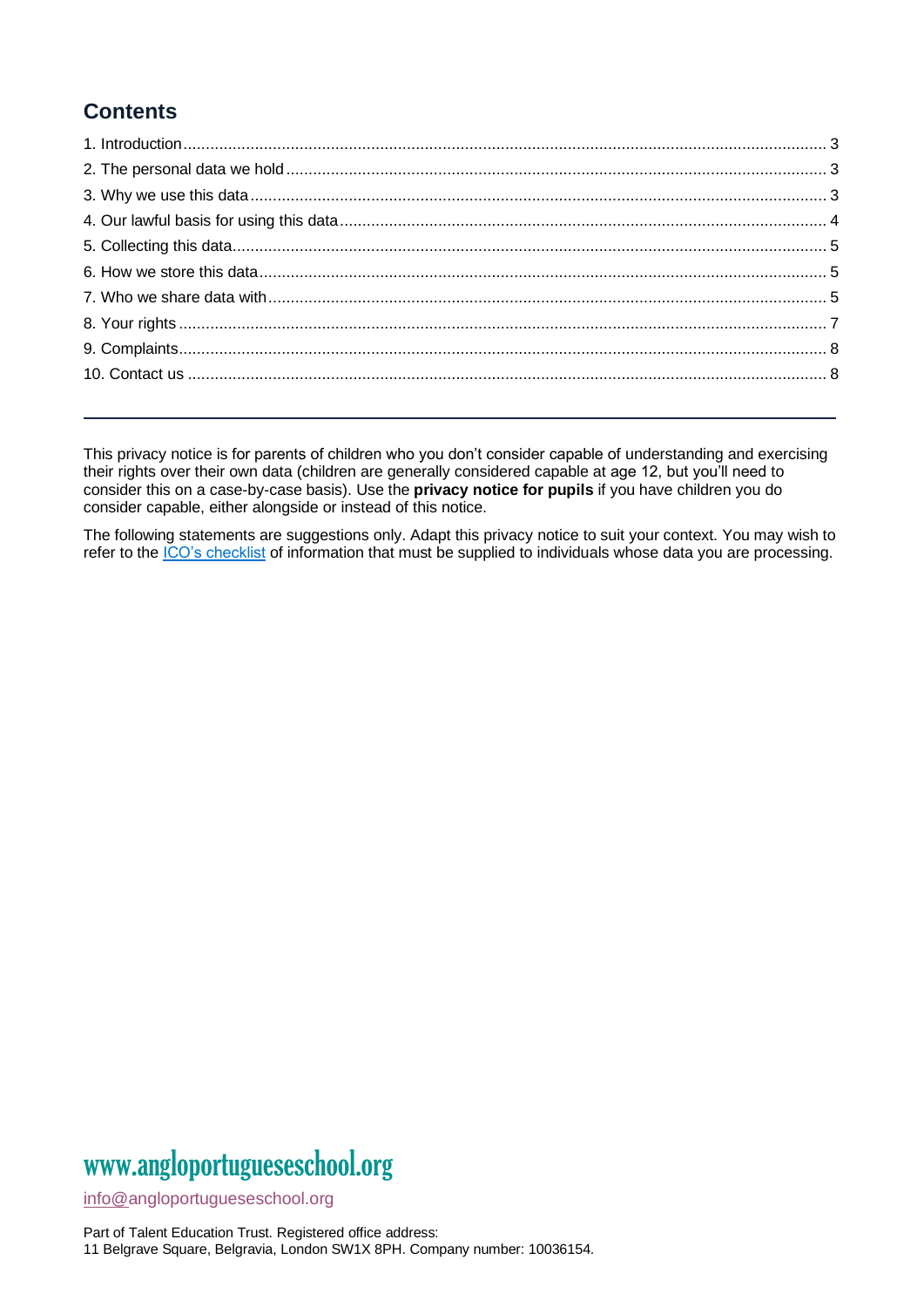#### **1. Introduction**

Under data protection law, individuals have a right to be informed about how our school uses any personal data that we hold about them. We comply with this right by providing 'privacy notices' (sometimes called 'fair processing notices') to individuals where we are processing their personal data.

This privacy notice explains how we collect, store and use personal data about **pupils at our school**.

If relevant to your school, add the two paragraphs below.

This privacy notice applies while we believe your child is not capable of understanding and exercising their own data protection rights.

Once your child is able to understand their rights over their own data (generally considered to be age 12, but this has to be considered on a case-by-case basis), you should instead refer to our privacy notice for pupils to see what rights they have over their own personal data.

Our trust, Talent Education Trust, is the 'data controller' for the purposes of data protection law.

Our data protection officer is TBD (see 'Contact us' below).

#### <span id="page-2-0"></span>**2. The personal data we hold**

Personal data that we may collect, use, store and share (when appropriate) about your child includes, but is not restricted to:

- Contact details, contact preferences, date of birth, identification documents
- > Results of internal assessments and externally set tests
- > Pupil and curricular records
- > Exclusion information
- > Attendance information
- > Safeguarding information
- Details of any support received, including care packages, plans and support providers

We may also collect, use, store and share (when appropriate) information about your child that falls into "special categories" of more sensitive personal data. This includes, but is not restricted to, information about:

- If Any medical conditions we need to be aware of, including physical and mental health
- > Photographs and CCTV images captured in school
- > Characteristics, such as ethnic background or special educational needs

We may also hold data about your child that we have received from other organisations, including other schools and social services.

#### <span id="page-2-1"></span>**3. Why we use this data**

We use the data listed above to:

- a) Support pupil learning
- b) Monitor and report on pupil progress
- c) Provide appropriate pastoral care
- d) Protect pupil welfare
- e) Assess the quality of our services
- f) Administer admissions waiting lists

## www[.angloportugueseschool.org](https://angloportugueseschool.org/)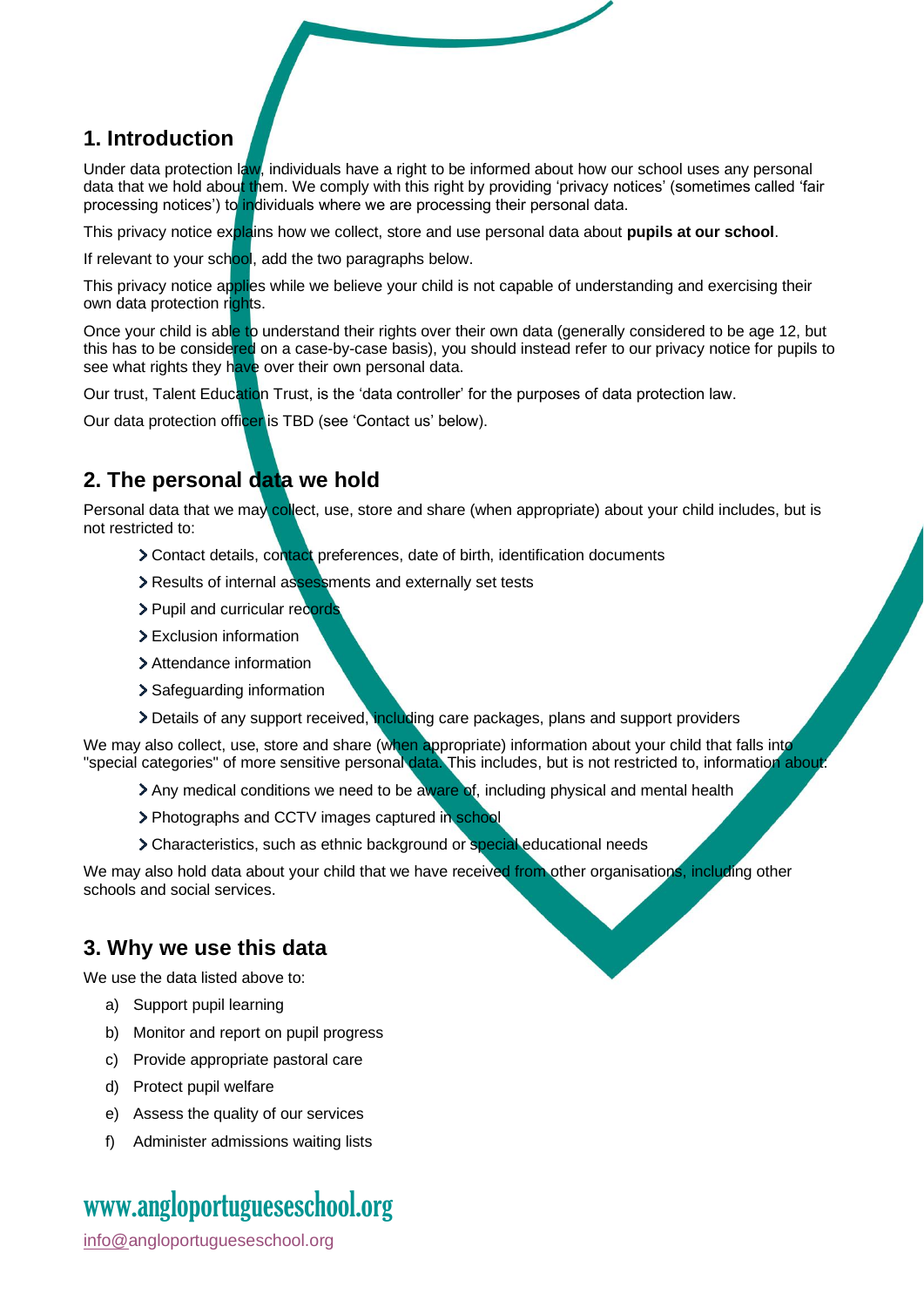g) Comply with the law regarding data sharing

#### **3.1 Use of your child's personal data for marketing purposes**

Where you have given us consent to do so, we may send your child marketing information by email or text promoting school events, campaigns, charitable causes or services that may be of interest to them.

You can withdraw consent or 'opt out' of receiving these emails and/or texts at any time by clicking on the 'Unsubscribe' link at the bottom of any such communication, or by contacting us (see 'Contact us' below).

#### **3.2 Use of your child's personal data in automated decision making and profiling**

We do not currently process any personal data through automated decision making or profiling. If this changes in the future, we will amend any relevant privacy notices in order to explain the processing to you, including your right to object to it.

#### <span id="page-3-0"></span>**4. Our lawful basis for using this data**

Our lawful bases for processing your child's personal data for the purposes listed in section 3 above are as follows:

- > For the purposes of supporting pupil learning and monitoring on pupil progress, in accordance with the 'public task' basis – we need to process data to fulfil our statutory function as a school
- **For the purposes of providing appropriate pastoral care protecting pupil welfare and in accordance** with the 'consent' basis – we will obtain consent from you to use your child's personal data
- For the purposes of administering an admissions waitlist in accordance with the 'contract' basis we need to process personal data to fulfil a contract with your child or to help them enter into a contract with us
- > For the purposes of assessing the quality of our services in accordance with the 'legitimate interests' basis – where there's a minimal privacy impact and we have a compelling reason.

Where you have provided us with consent to use your child's data, you may withdraw this consent at any time. We will make this clear when requesting your consent, and explain how you would go about withdrawing consent if you wish to do so.

#### **4.1 Our basis for using special category data**

For 'special category' data, we only collect and use it when we have both a lawful basis, as set out above, and one of the following conditions for processing as set out in data protection law:

- If We have obtained your explicit consent to use your child's personal data in a certain way
- We need to perform or exercise an obligation or right in relation to employment, social security or social protection law
- We need to protect an individual's vital interests (i.e. protect your child's life or someone else's life), in situations where you're physically or legally incapable of giving consent
- The data concerned has already been made manifestly public by you
- We need to process it for the establishment, exercise or defence of legal claims
- We need to process it for reasons of substantial public interest as defined in legislation

## www[.angloportugueseschool.org](https://angloportugueseschool.org/)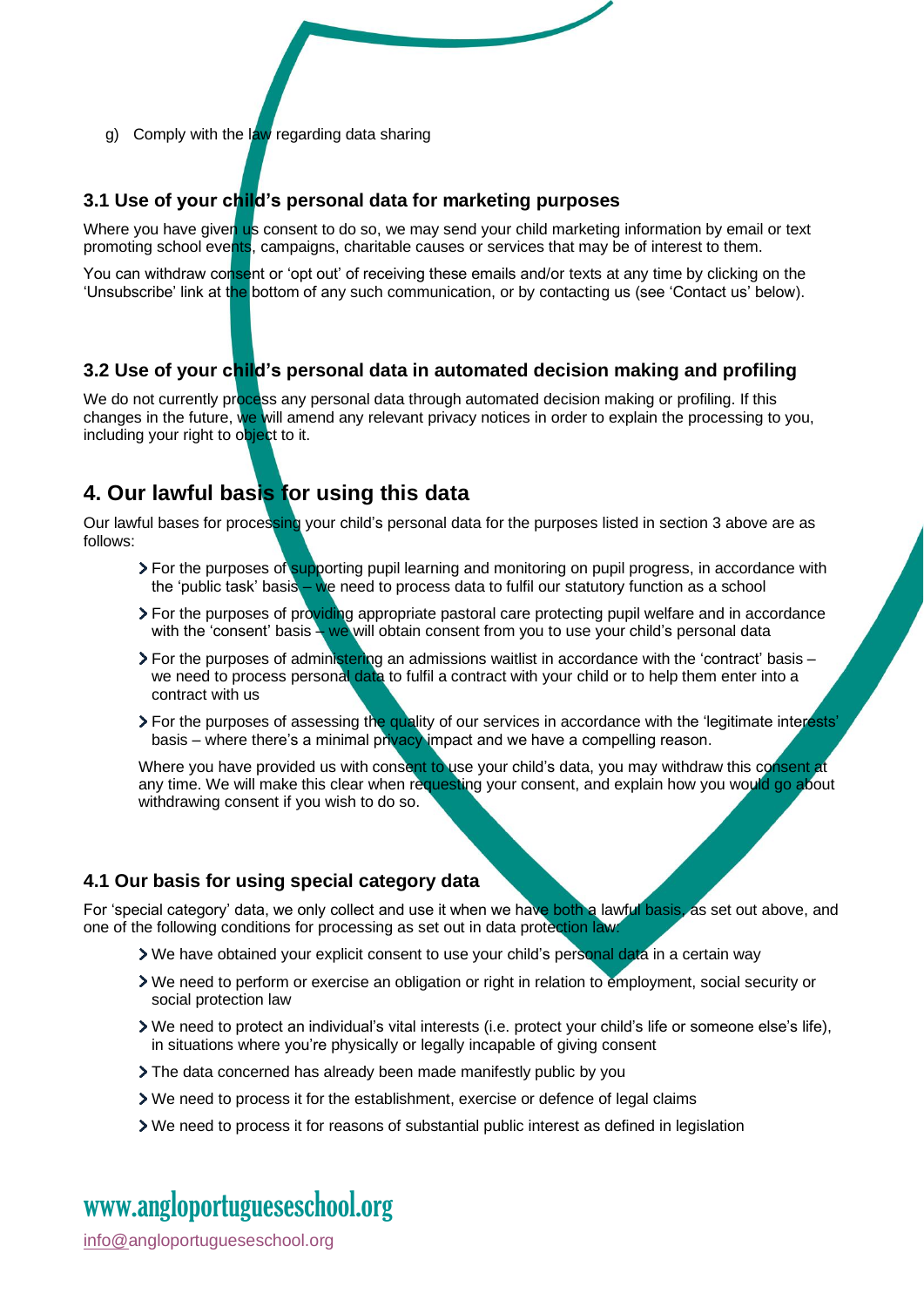- We need to process it for health or social care purposes, and the processing is done by, or under the direction of, a health or social work professional or by any other person obliged to confidentiality under law
- If We need to process it for public health reasons, and the processing is done by, or under the direction of, a health professional or by any other person obliged to confidentiality under law
- We need to process it for archiving purposes, scientific or historical research purposes, or for statistical purposes, and the processing is in the public interest.

For criminal offence data, we will only collect and use it when we have both a lawful basis, as set out above, and a condition for processing as set out in data protection law. Conditions include:

- If We have obtained your consent to use it in a specific way
- **>** We need to protect an individual's vital interests (i.e. protect your child's life or someone else's life), in situations where you're physically or legally incapable of giving consent
- If The data concerned has already been made manifestly public by you
- > We need to process it for, or in connection with, legal proceedings, to obtain legal advice, or for the establishment, exercise or defence of legal rights
- If We need to process it for reasons of substantial public interest as defined in legislation.

#### <span id="page-4-0"></span>**5. Collecting this data**

While the majority of information we collect about your child is mandatory, there is some information that can be provided voluntarily.

Whenever we seek to collect information from you, we make it clear whether you must provide this information (and if so, what the possible consequences are of not complying), or whether you have a choice.

Most of the data we hold about your child will come from you, but we may also hold data about your child from:

- > Local authorities
- Government departments or agencies
- > Police forces, courts, tribunals

#### <span id="page-4-1"></span>**6. How we store this data**

We keep personal information about your child while they are attending our school. We may also keep it beyond their attendance at our school if this is necessary. Our record retention schedule/records management policy sets out how long we keep information about pupils.

You may request a copy of your child's record retention schedule or records management policy. Alternatively, you may ask for more information about how we store your child's personal data. The process of giving you this record is TBD.

We have put in place appropriate security measures to prevent your child's personal information from being accidentally lost, used or accessed in an unauthorised way, altered or disclosed.

We will dispose of your child's personal data securely when we no longer need it.

#### <span id="page-4-2"></span>**7. Who we share data with**

## www[.angloportugueseschool.org](https://angloportugueseschool.org/)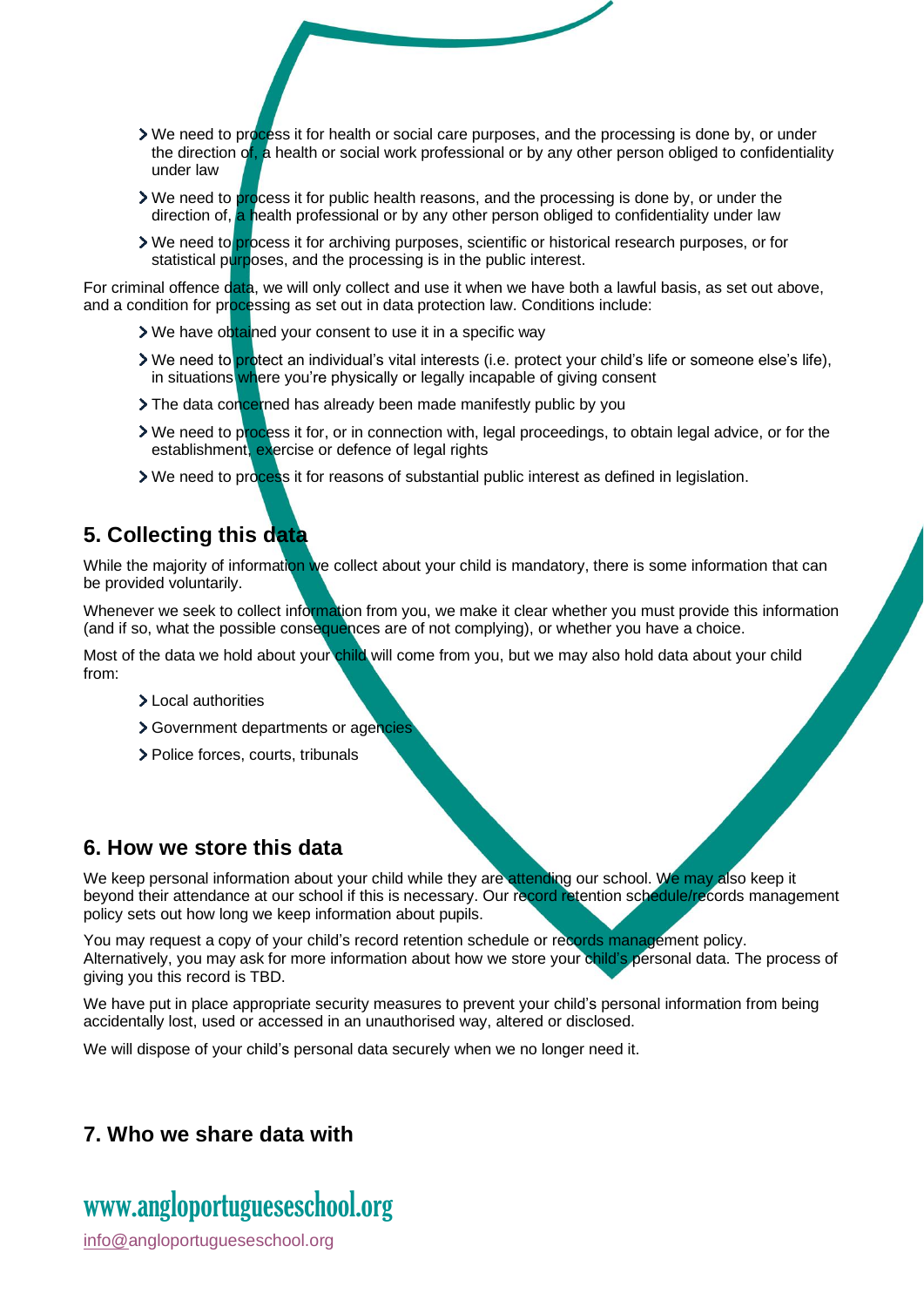We do not share information about your child with any third party without consent unless the law and our policies allow us to do so.

Where it is legally required, or necessary (and it complies with data protection law), we may share personal information about your child with:

- > Our local authority, Wandsworth to meet our legal obligations to share certain information with it, such as safequarding concerns and information about exclusions
- Sovernment departments or agencies
- > Our youth support services provider
- > Our regulator, Ofsted
- Suppliers and service providers: Catering and Human Resources
- > Financial organisations
- > Our auditors
- > Survey and research organisations
- > Health authorities
- > Security organisations
- > Health and social welfare organisations
- > Professional advisers and consultants
- > Charities and voluntary organisations
- > Police forces, courts, tribunals.

#### **National Pupil Database**

We are required to provide information about pupils to the Department for Education as part of statutory data collections such as the school census and early years census.

Some of this information is then stored in the [National Pupil Database](https://www.gov.uk/government/collections/national-pupil-database) (NPD), which is owned and managed by the Department and provides evidence on school performance to inform research.

The database is held electronically so it can easily be turned into statistics. The information is securely collected from a range of sources including schools, local authorities and exam boards.

The Department for Education may share information from the NPD with third parties, such as other organisations which promote children's education or wellbeing in England. These third parties must agree to strict terms and conditions about how they will use the data.

For more information, see the Department's webpage on how it [collects and shares research data.](https://www.gov.uk/data-protection-how-we-collect-and-share-research-data)

You can also [contact the Department for Education](https://www.gov.uk/contact-dfe) with any further questions about the NPD.

#### **7.1 Transferring data internationally**

- > Other schools or educational establishments
- Government departments or agencies
- > Security organisations
- > Cloud server providers.

We may share personal information about your child with the following international third parties outside of the European Economic Area, where different data protection legislation applies:

## www[.angloportugueseschool.org](https://angloportugueseschool.org/)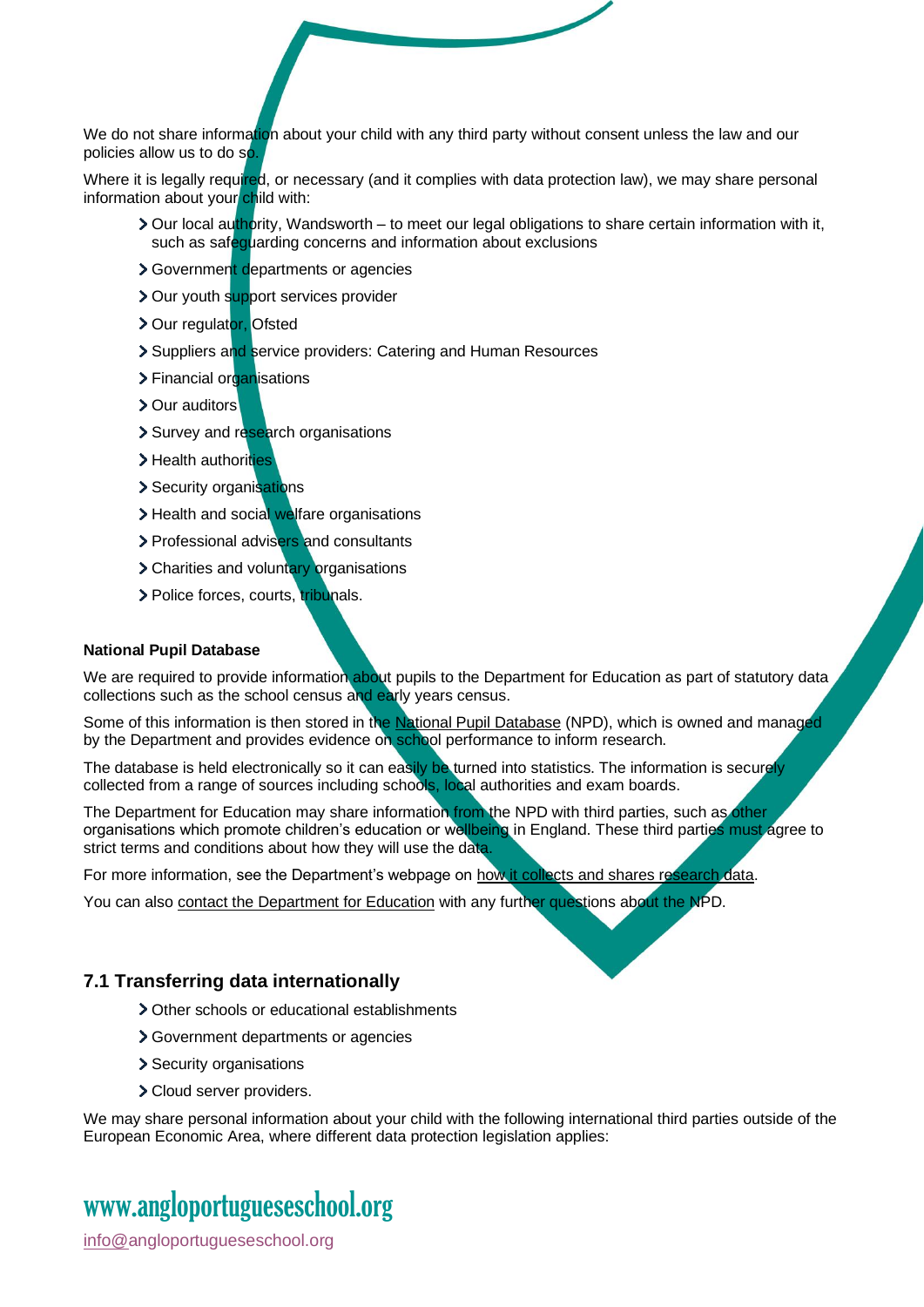Where we transfer your child's personal data to a country or territory outside the European Economic Area, we will do so in accordance with data protection law.

In cases where we have to set up safeguarding arrangements to complete this transfer, you can get a copy of these arrangements by contacting us.

#### <span id="page-6-0"></span>**8. Your rights**

#### **8.1 How to access personal information that we hold about your child**

You have a right to make a 'subject access request' to gain access to personal information that we hold about your child.

If you make a subject access request, and if we do hold information about your child, we will (subject to any exemptions that apply):

- Sive you a description of it
- Tell you why we are holding and processing it, and how long we will keep it for
- > Explain where we got it from, if not from you
- Tell you who it has been, or will be, shared with
- If Let you know whether any automated decision-making is being applied to the data, and any consequences of this
- Sive you a copy of the information in an intelligible form

You may also have the right for your child's personal information to be transmitted electronically to another organisation in certain circumstances.

If you would like to make a request, please contact us (see 'Contact us' below).

Once your child is able to understand their rights over their own data (generally considered to be age 12, but this has to be considered on a case-by-case basis), we will need to obtain consent from your child for you to make a subject access request on their behalf.

#### **8.2 Your right to access your child's educational record**

Parents, or those with parental responsibility, also have the right to access their child's educational record (which includes most information about a pupil). This right applies as long as the pupil is aged under 18.

There are certain circumstances in which this right can be denied, such as if releasing the information might cause serious harm to the physical or mental health of the pupil or another individual, or if it would mean releasing exam marks before they are officially announced.

To make a request, please contact TBD.

*\*Academies, including free schools, and independent schools: there's no automatic parental right of access to the educational record in your setting, but you may choose to provide this. If so, set out your school's approach and explain how parents can make a request.*

#### **8.3 Your other rights regarding your child's data**

Under data protection law, you have certain rights regarding how your child's personal data is used and kept safe. For example, you have the right to:

- Object to our use of your child's personal data
- > Prevent your child's data being used to send direct marketing

## www[.angloportugueseschool.org](https://angloportugueseschool.org/)